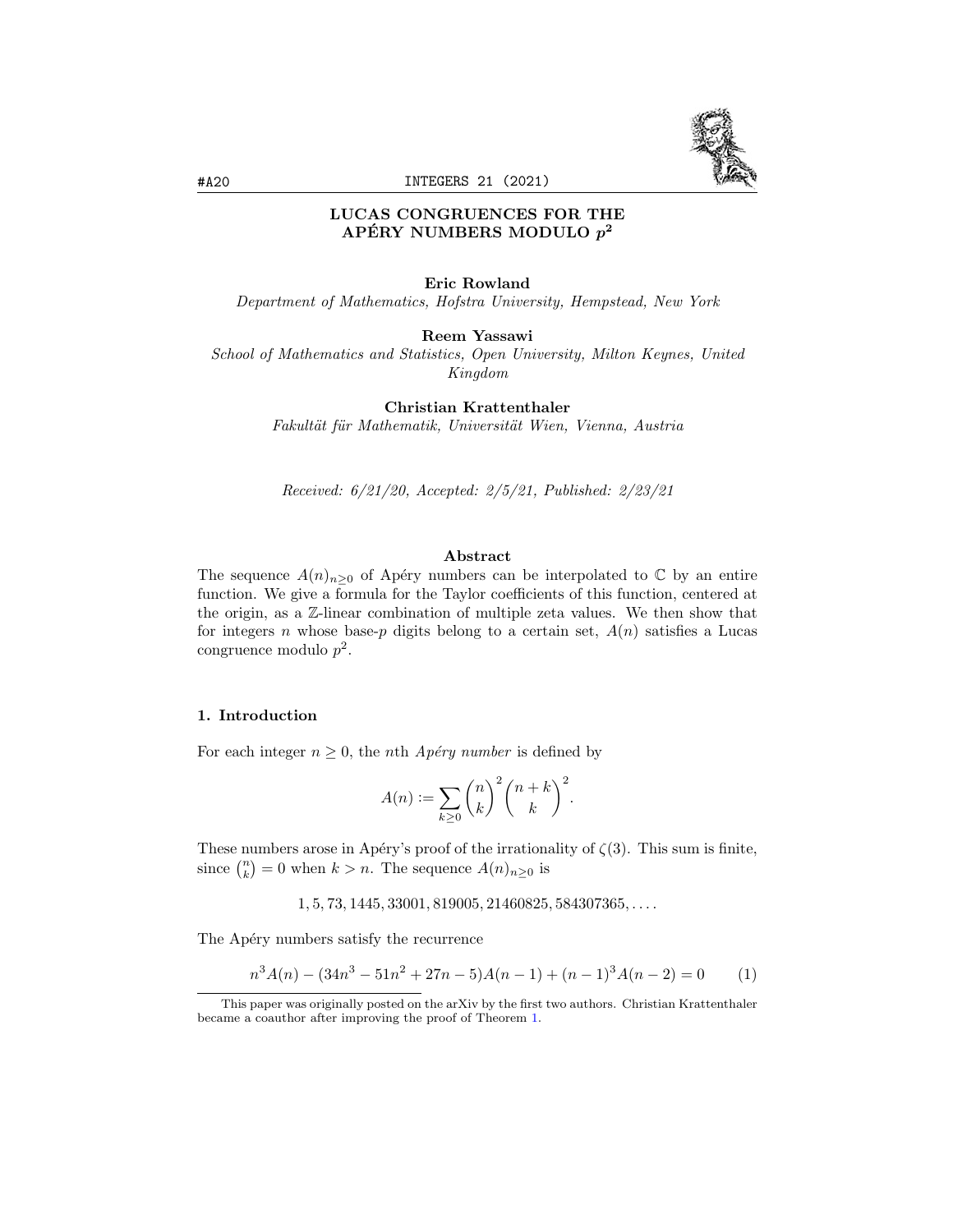for all integers  $n \geq 2$ .

Exceptional properties of the Apéry sequence have been observed in many settings  $[15]$ . Gessel  $[6]$  showed that the Apéry numbers satisfy the Lucas congruence

<span id="page-1-0"></span>
$$
A(d+pn) \equiv A(d)A(n) \mod p \tag{2}
$$

for all  $d \in \{0, 1, \ldots, p-1\}$  and  $n \geq 0$ . Beukers [\[1\]](#page-14-2) established the supercongruence  $A(p^{\alpha}n-1) \equiv A(p^{\alpha-1}n-1) \mod p^{3\alpha}$  for all primes  $p \ge 5$ , and Straub [\[13\]](#page-14-3) showed that a related supercongruence holds more generally for a four-dimensional sequence containing  $A(n)_{n\geq 0}$  as its diagonal.

Gessel also extended Congruence  $(2)$  to a congruence modulo  $p<sup>2</sup>$  as follows. Define the sequence  $A'(n)_{n\geq 0}$  by

<span id="page-1-1"></span>
$$
A'(n) := 2\sum_{k=0}^{n} \binom{n}{k}^{2} \binom{n+k}{k}^{2} (H_{n+k} - H_{n-k}),
$$
\n(3)

where  $H_k = 1 + \frac{1}{2} + \cdots + \frac{1}{k}$  is the k<sup>th</sup> harmonic number. The sequence  $A'(n)_{n \geq 0}$  is

$$
0, 12, 210, 4438, 104825, \frac{13276637}{5}, 70543291, \frac{67890874657}{35}, \dots
$$

Then

<span id="page-1-2"></span>
$$
A(d+pn) \equiv (A(d) + pnA'(d)) A(n) \mod p^2
$$
 (4)

for all  $d \in \{0, 1, \ldots, p-1\}$  and for all  $n \geq 0$  [\[6,](#page-14-1) Theorem 4].

Gessel remarks that if  $A(n)$  can be extended to a differentiable function  $A(x)$  defined for  $x \in \mathbb{R}_{\geq 0}$  such that  $A(x)$  satisfies Recurrence [\(1\)](#page-0-0), then  $A'(n) = \left(\frac{d}{dx}A(x)\right)|_{x=n}$ . As shown by Zagier [\[15,](#page-14-0) Proposition 1] and proved in an automated way by Os-burn and Straub [\[10,](#page-14-4) Remark 2.5],  $A(n)$  can be extended to an entire function  $A(z)$ satisfying

$$
z^{3}A(z) - (34z^{3} - 51z^{2} + 27z - 5)A(z - 1) + (z - 1)^{3}A(z - 2)
$$
  
=  $\frac{8}{\pi^{2}}(2z - 1)(\sin(\pi z))^{2}$  (5)

for all  $z \in \mathbb{C}$ . Since both  $\frac{8}{\pi^2}(2z-1)(\sin(\pi z))^2$  and its derivative vanish at integer values of z, it follows that  $A'(n) = \left(\frac{d}{dz}A(z)\right)|_{z=n}$ , hence the notation  $A'(n)$ . Therefore the extension  $A(z)$  confirms Gessel's intuition.

In this article we use an elementary approach to write the coefficients in the Taylor series of  $A(z) = \sum_{m\geq 0} a_m z^m$  at  $z = 0$  as an explicit Z-linear combination of multiple zeta values. A striking fact is that the coefficient of each multiple zeta value is a signed power of 2. Let  $s_1, s_2, \ldots, s_j$  be positive integers with  $s_1 \geq 2$ . The multiple zeta value  $\zeta(s_1, s_2, \ldots, s_j)$  is defined as

$$
\zeta(s_1, s_2, \dots, s_j) := \sum_{n_1 > n_2 > \dots > n_j > 0} \frac{1}{n_1^{s_1} n_2^{s_2} \cdots n_j^{s_j}}.
$$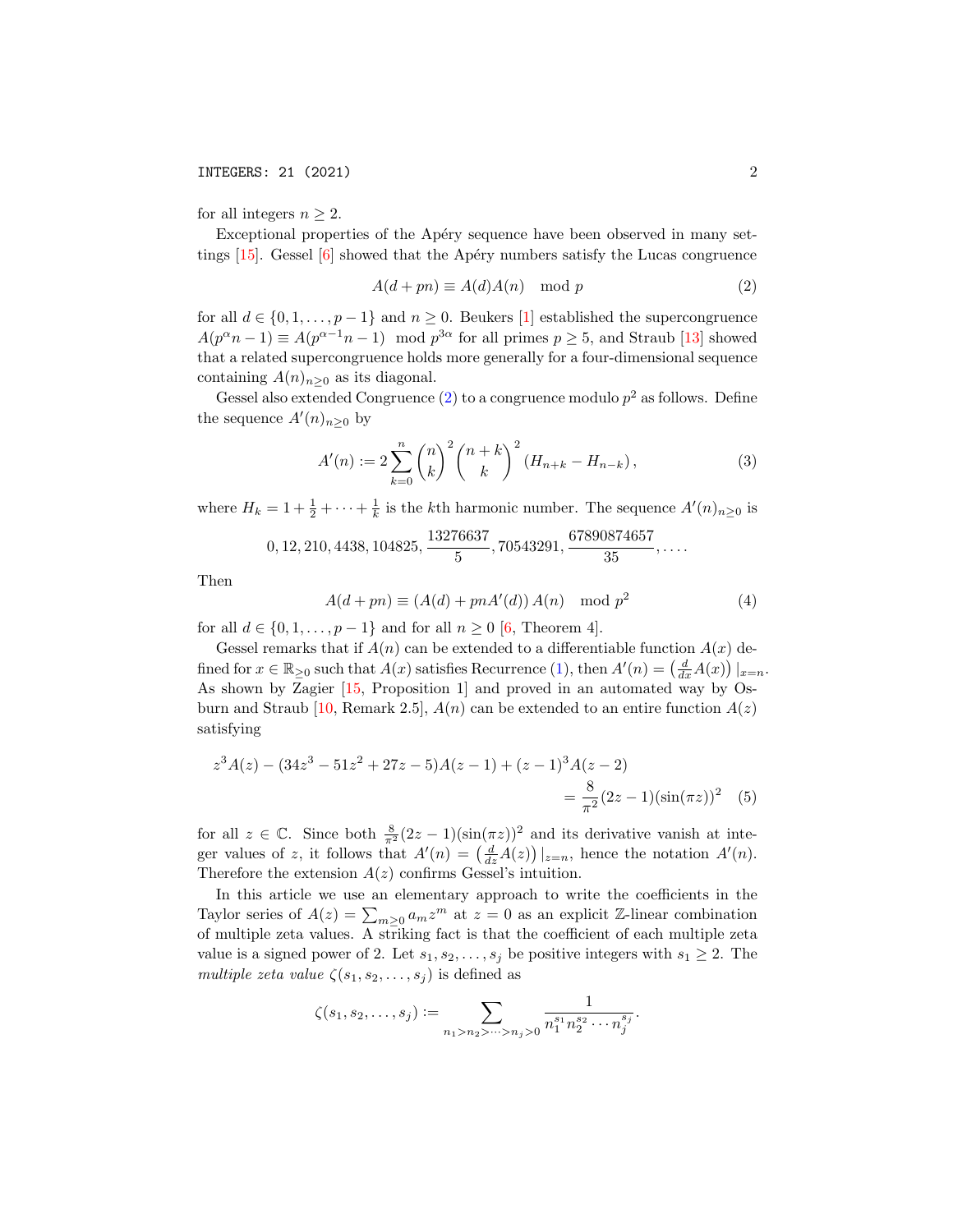The weight of  $\zeta(s_1, s_2, \ldots, s_j)$  is  $s_1 + s_2 + \cdots + s_j$ .

Let  $\chi(m)$  be the characteristic function of the set of odd numbers. That is,  $\chi(m) = 0$  if m is even and  $\chi(m) = 1$  if m is odd. For a tuple  $\mathbf{s} = (s_1, s_2, \dots, s_j)$ , let  $e(\mathbf{s}) = |\{i : 2 \le i \le j \text{ and } s_i = 2\}|.$ 

<span id="page-2-0"></span>**Theorem 1.** Let  $A(z) = \sum_{m\geq 0} a_m z^m$  be the Taylor series of the Apéry function, centered at the origin. For each  $m \geq 1$ ,

$$
a_m = \sum_{s} (-1)^{\frac{m-s_1}{2}} 2^{e(s) + \chi(m)} \zeta(s_1, s_2, \dots, s_j),
$$

where the sum is over all tuples  $\mathbf{s} = (s_1, s_2, \ldots, s_j)$ , with  $j \geq 1$ , of non-negative integers satisfying

- $s_1 + s_2 + \cdots + s_j = m$ ,
- $s_1 = 3$  if m is odd and  $s_1 \in \{2, 4\}$  if m is even, and
- $s_i \in \{2, 4\}$  for all  $i \in \{2, ..., i\}$ .

The first several coefficients are

$$
a_0 = 1
$$
  
\n
$$
a_1 = 0
$$
  
\n
$$
a_2 = \zeta(2)
$$
  
\n
$$
a_3 = 2\zeta(3)
$$
  
\n
$$
a_4 = \zeta(4) - 2\zeta(2, 2)
$$
  
\n
$$
a_5 = -4\zeta(3, 2)
$$
  
\n
$$
a_6 = \zeta(2, 4) - 2\zeta(4, 2) + 4\zeta(2, 2, 2)
$$
  
\n
$$
a_7 = 2\zeta(3, 4) + 8\zeta(3, 2, 2)
$$
  
\n
$$
a_8 = \zeta(4, 4) - 2\zeta(2, 2, 4) - 2\zeta(2, 4, 2) + 4\zeta(4, 2, 2) - 8\zeta(2, 2, 2, 2)
$$
  
\n
$$
a_9 = -4\zeta(3, 2, 4) - 4\zeta(3, 4, 2) - 16\zeta(3, 2, 2, 2).
$$

Let  $F(m)$  be the mth Fibonacci number. Since the number of integer compositions of m using parts [1](#page-2-0) and 2 is  $F(m+1)$ , Theorem 1 expresses  $a_m$  as a linear combination of  $F(\frac{m}{2}+1)$  multiple zeta values if m is even and  $F(\frac{m-1}{2})$  multiple zeta values if m is odd.

Let  $P(m)$  be the number of integer compositions of  $m-3$  using parts 2 and 3. Then  $P(m)$  is the mth Padovan number and satisfies the recurrence  $P(m) = P(m -$ 2) + P(m – 3) with initial conditions  $P(3) = 1$ ,  $P(4) = 0$ ,  $P(5) = 1$ . Let  $d_m$ be the dimension of the Q-vector space spanned by the weight- $m$  multiple zeta values. Recent progress by Brown [\[2\]](#page-14-5) shows that  $d_m \leq P(m+3)$ . For  $m \geq 13$ , the representation of  $a_m$  in Theorem [1](#page-2-0) uses fewer than  $P(m + 3)$  multiple zeta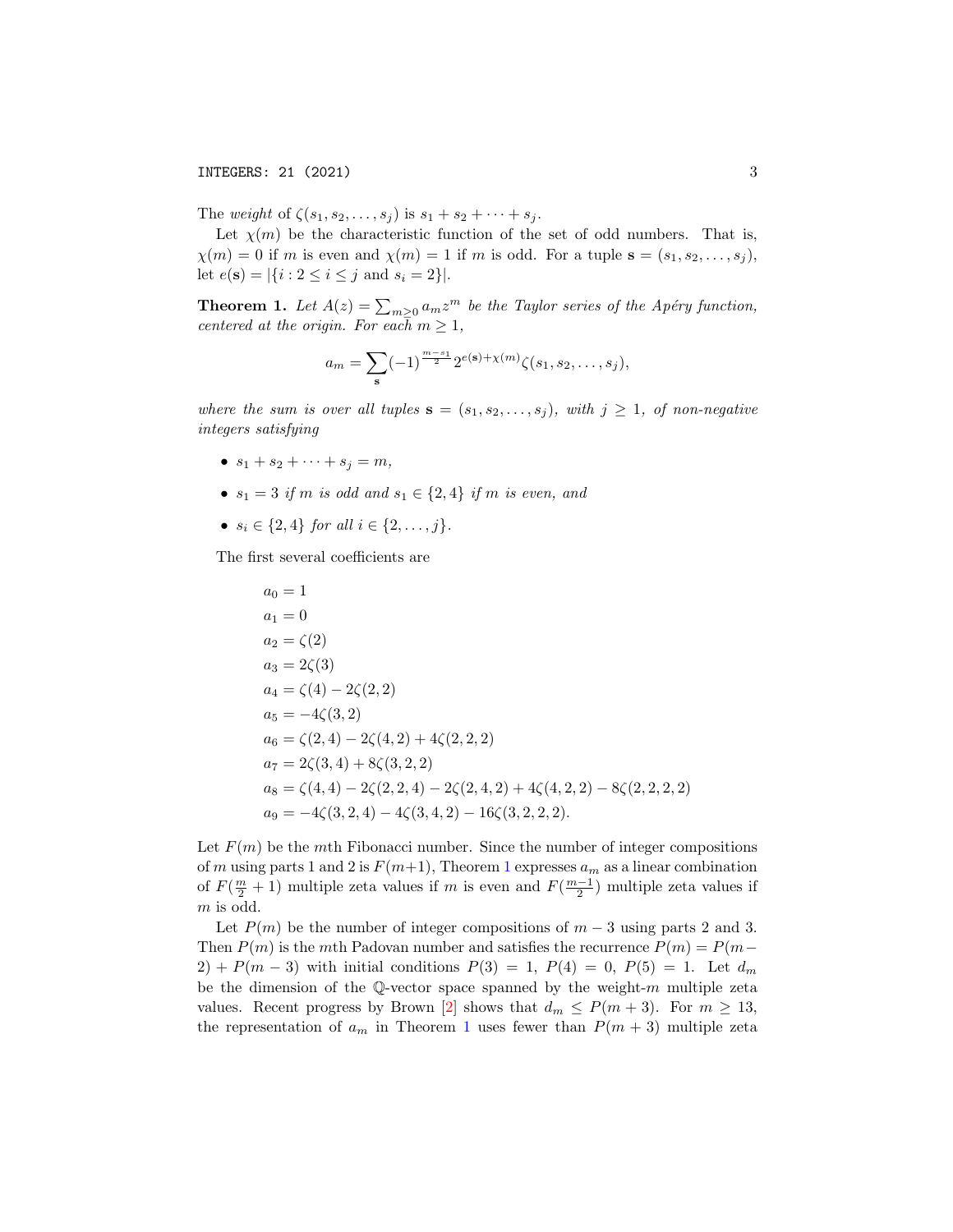values. Since  $F(\frac{m}{2} + 1) > P(m + 3)$  for  $m \in \{4, 6, 8, 10, 12\}$ , this implies that  $a_4, a_6, a_8, a_{10}, a_{12}$  can be written as Q-linear combinations of fewer multiple zeta values than Theorem [1](#page-2-0) provides. Namely,

$$
a_4 = -\frac{1}{2}\zeta(4)
$$
  
\n
$$
a_6 = \frac{3}{2}\zeta(6) - 3\zeta(4, 2)
$$
  
\n
$$
a_8 = -\frac{13}{24}\zeta(8) + 6\zeta(4, 2, 2)
$$
  
\n
$$
a_{10} = \frac{7}{8}\zeta(10) + 3\zeta(2, 4, 4) - 12\zeta(4, 2, 2, 2)
$$
  
\n
$$
a_{12} = -\frac{915}{22112}\zeta(12) + 6\zeta(4, 2, 2, 4) + 6\zeta(4, 2, 4, 2) + 6\zeta(4, 4, 2, 2) + 24\zeta(4, 2, 2, 2, 2).
$$

We prove Theorem [1](#page-2-0) in Section [2.](#page-3-0) The proof technique can also be applied to compute the Taylor coefficients for a larger family of hypergeometric functions. We remark that there are some parallels between Theorem [1](#page-2-0) and work of Cresson, Fischler, and Rivoal [\[4\]](#page-14-6), who show that a class of hypergeometric series can be decomposed as Q-linear combinations of multiple zeta values. Numerically, Golyshev and Zagier [\[7,](#page-14-7) Section 2.4] also obtained multiple zeta values in coefficients of a formal power series related to the Apéry numbers.

Returning to congruences for  $A(n)$  in Section [3,](#page-7-0) we consider the following question. For which base-p digits  $d$  does Congruence  $(2)$  hold not just modulo  $p$  but modulo  $p^2$ ? The following theorem characterizes such digits. Let

$$
D(p) = \{d \in \{0, 1, \dots, p-1\} : A(d) \equiv A(p-1-d) \mod p^2\}.
$$

<span id="page-3-1"></span>**Theorem 2.** Let p be a prime, and let  $d \in \{0, 1, \ldots, p-1\}$ . The congruence  $A(d + pn) \equiv A(d)A(n) \mod p^2$  holds for all  $n \in \mathbb{Z}$  if and only if  $d \in D(p)$ .

In particular, if  $n$  is a non-negative integer and all digits in its standard base- $p$ representation  $n_{\ell} \cdots n_1 n_0$  belong to  $D(p)$ , then

$$
A(n) \equiv A(n_0)A(n_1)\cdots A(n_\ell) \mod p^2.
$$

Theorem [2](#page-3-1) has an analogue for binomial coefficients, established by the first-named author [\[11\]](#page-14-8).

#### <span id="page-3-0"></span>2. Taylor Coefficients of the Apéry Function

In this section we give a proof of Theorem [1.](#page-2-0) Let  $\mathbb{N} = \{0, 1, 2, \ldots\}$ . The sequence  $A(n)_{n>0}$  can be interpolated to C using the gamma function  $\Gamma(z)$ . Recall that  $\Gamma(z)$ is a meromorphic function satisfying

$$
\Gamma(1) = 1
$$
 and  $\Gamma(z + 1) = z\Gamma(z)$ 

for  $z \notin -\mathbb{N}$ . The gamma function has simple poles at the non-positive integers.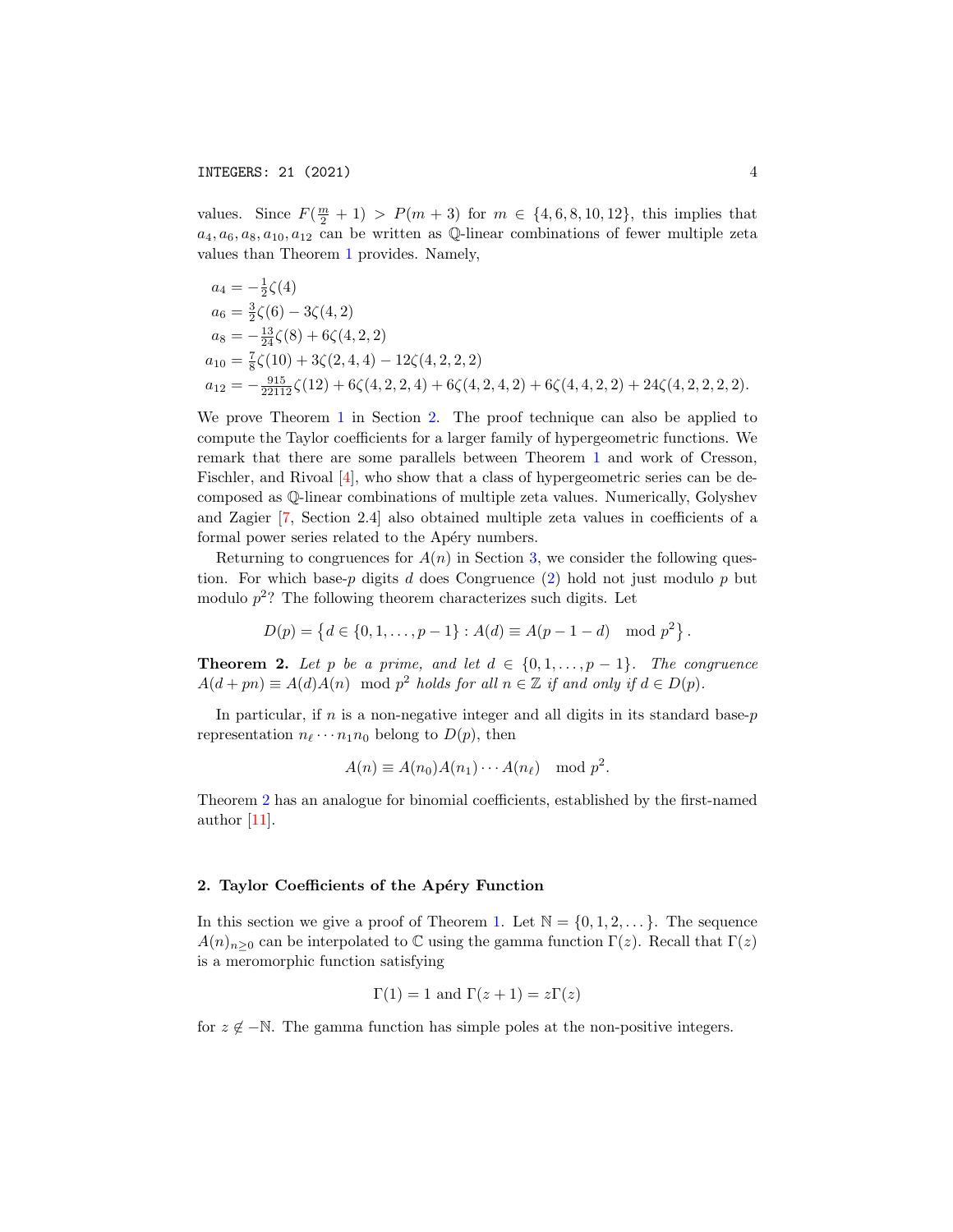For  $n \geq 0$ , we can write  $A(n)$  as

$$
A(n) = \sum_{k \ge 0} {n \choose k}^2 {n+k \choose k}^2
$$
  
= 
$$
\sum_{k \ge 0} \frac{\Gamma(n+k+1)^2}{\Gamma(n-k+1)^2 \Gamma(k+1)^4}.
$$

We extend  $A(n)$  to complex values by defining

$$
A(z) = \sum_{k \ge 0} \frac{\Gamma(z + k + 1)^2}{\Gamma(z - k + 1)^2 \Gamma(k + 1)^4}.
$$

Note that for each  $k \in \mathbb{N}$  the function  $\frac{\Gamma(z+k+1)^2}{\Gamma(z-k+1)^2 \Gamma(k+1)^4}$  is a polynomial in z. Furthermore, for each  $z \in \mathbb{C}$ , the series  $\sum_{k\geq 0} \frac{\Gamma(z+k+1)^2}{\Gamma(z-k+1)^2 \Gamma(k+1)^4}$  is locally uniformly convergent. Thus  $A(z)$  is an entire function, which we call the Apéry function. We remark that  $A(z)$  can be written using the hypergeometric function  ${}_4F_3$ . Let  $(z)_k := z(z+1)(z+2)\cdots(z+k-1)$  be the Pochhammer symbol (rising factorial). By writing  $\frac{\Gamma(z+k+1)^2}{\Gamma(z-k+1)^2} = (-z)_k^2 (z+1)_k^2$ , we see that

<span id="page-4-0"></span>
$$
A(z) = \sum_{k\geq 0} \frac{(-z)_k (-z)_k (z+1)_k (z+1)_k}{k!^4}
$$
  
=  ${}_4F_3(-z, -z, z+1, z+1; 1, 1, 1; 1).$  (6)

Straub [\[13,](#page-14-3) Remark 1.3] proved the reflection formula  $A(-1 - n) = A(n)$  for all  $n \in \mathbb{Z}$ . Equation [\(6\)](#page-4-0) shows that this formula also holds for non-integers, since the hypergeometric series is invariant under replacing  $z$  with  $-1-z$ .

<span id="page-4-1"></span>**Proposition 3.** For all  $z \in \mathbb{C}$ , we have  $A(-1-z) = A(z)$ .

Figure [1](#page-5-0) shows this symmetry on the real line. In light of Proposition [3,](#page-4-1) The-orem [1](#page-2-0) also gives us the Taylor expansion of  $A(z)$  at  $z = -1$  for free. We note that, at the symmetry point  $z = -\frac{1}{2}$ , Zagier has shown that  $A(-\frac{1}{2}) = \frac{16}{\pi^2}L(f, 2)$ where  $L(f, 2)$  is the critical L-value of f, the unique normalized Hecke eigenform of weight 4 for  $\Gamma_0(8)$ ; see [\[15\]](#page-14-0) for an account and [\[16\]](#page-14-9) for a generalization. There is no reason to expect that the Taylor coefficients of  $A(z)$  centered at non-integer points are Q-linear combinations of multiple zeta values.

Let

<span id="page-4-2"></span>
$$
A(z) = \sum_{k \ge 0} \frac{\Gamma(z + k + 1)^2}{\Gamma(z - k + 1)^2 \Gamma(k + 1)^4} = \sum_{m \ge 0} a_m z^m
$$
 (7)

be the Taylor series expansion of the Apéry function centered at the origin. It is possible to compute  $a_m$  by directly evaluating the mth derivative  $A^{(m)}(z)$  at  $z=0$ .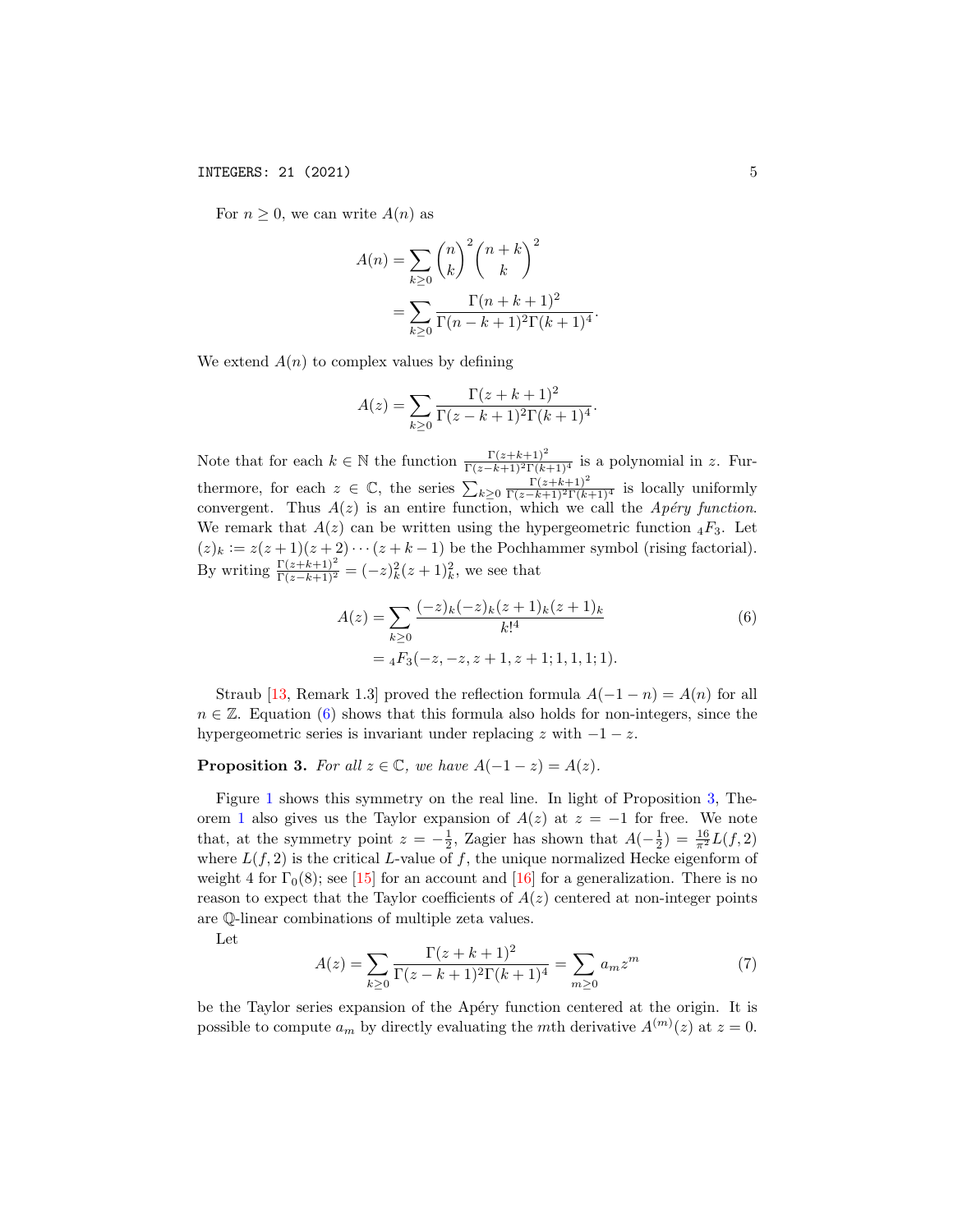

<span id="page-5-0"></span>Figure 1: A plot of  $A(z)$  for real z in the interval  $-2 \le z \le 1$ , showing the reflection symmetry  $A(-1-z) = A(z)$ .

Example 4. The derivative of the summand is

$$
\frac{1}{k!^4} \frac{d}{dz} \frac{\Gamma(z+k+1)^2}{\Gamma(z-k+1)^2} = \frac{1}{k!^4} \frac{\Gamma(z+k+1)^2}{\Gamma(z-k+1)^2} \left(2\psi(z+k+1) - 2\psi(z-k+1)\right),
$$

where the digamma function  $\psi(z) := \frac{\Gamma'(z)}{\Gamma(z)}$  $\frac{\Gamma(z)}{\Gamma(z)}$  is the logarithmic derivative of  $\Gamma(z)$ . This agrees with the expression for  $A'(n)$  in Equation [\(3\)](#page-1-1). Since  $\frac{\Gamma(z+k+1)^2}{\Gamma(z-k+1)^2} = O(z^2)$ as  $z \to 0$  and  $2\psi(z+k+1) - 2\psi(z-k+1)$  has a simple pole at 0 for each k, we have  $a_1 = \frac{A'(0)}{1!} = 0$ . Similarly, the second derivative is

$$
\frac{1}{k!^4} \frac{d^2}{dz^2} \frac{\Gamma(z+k+1)^2}{\Gamma(z-k+1)^2} = \frac{1}{k!^4} \frac{\Gamma(z+k+1)^2}{\Gamma(z-k+1)^2} \left(4\psi(z+k+1)^2 + 2\psi'(z+k+1) - 8\psi(z+k+1)\psi(z-k+1) + 4\psi(z-k+1)^2 - 2\psi'(z-k+1)\right).
$$

The series expansions of  $\psi(z+k+1)$  and  $\psi(z-k+1)$  imply  $A''(0) = \sum_{k\geq 1} \frac{2}{k^2}$  $2\zeta(2)$ , so  $a_2 = \frac{A''(0)}{2!} = \zeta(2)$ .

Theorem [1](#page-2-0) can be proved by carrying out the same approach for general  $m$ . However, we give a shorter proof in the spirit of [\[5,](#page-14-10) Section 1.4].

*Proof of Theorem [1.](#page-2-0)* We consider the summand in Equation [\(7\)](#page-4-2). For  $k = 0$ , we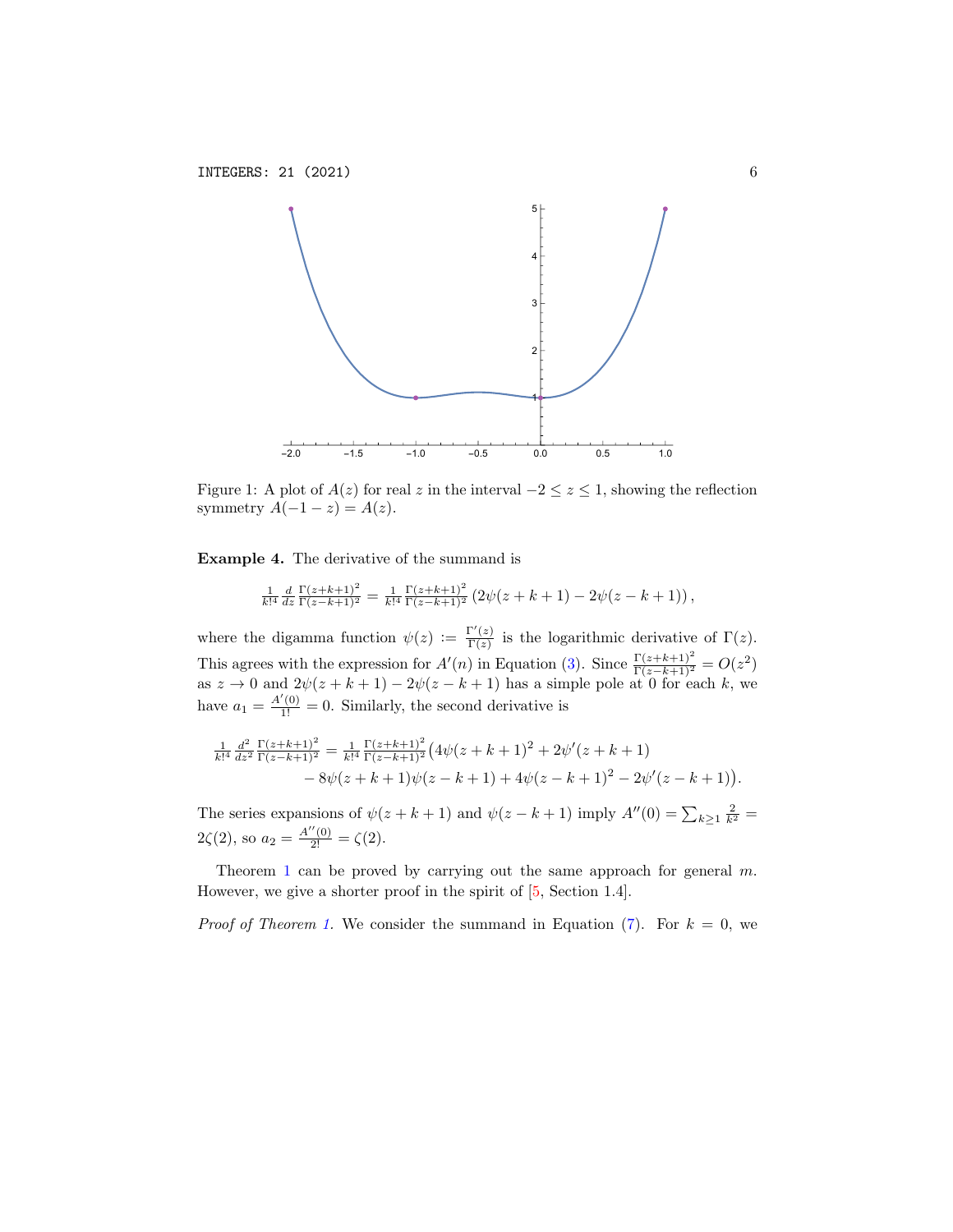have 
$$
\frac{\Gamma^2(z+k+1)}{\Gamma^2(z-k+1)k!^4} = 1.
$$
 For  $k \ge 1$ , we have  
\n
$$
\frac{\Gamma^2(z+k+1)}{\Gamma^2(z-k+1)k!^4} = \frac{(z-k+1)^2 \cdots (z-1)^2 z^2 (z+1)^2 \cdots (z+k)^2}{k!^4}
$$
\n
$$
= \left(1 - \frac{z}{k-1}\right)^2 \cdots \left(1 - \frac{z}{1}\right)^2 \left(1 + \frac{z}{1}\right)^2 \cdots \left(1 + \frac{z}{k-1}\right)^2 \frac{z^2}{k^2} \left(1 + \frac{z}{k}\right)^2
$$
\n
$$
= \left(1 - \frac{z^2}{(k-1)^2}\right)^2 \cdots \left(1 - \frac{z^2}{1^2}\right)^2 \frac{z^2}{k^2} \left(1 + \frac{z}{k}\right)^2
$$
\n
$$
= \left(1 - 2\frac{z^2}{1^2} + \frac{z^4}{1^4}\right) \cdots \left(1 - 2\frac{z^2}{(k-1)^2} + \frac{z^4}{(k-1)^4}\right) \left(\frac{z^2}{k^2} + 2\frac{z^3}{k^3} + \frac{z^4}{k^4}\right).
$$
\n(8)

Recall that  $\chi(m)$  is the characteristic function of the set of odd numbers, and  $e(\mathbf{s}) = |\{i : 2 \le i \le j \text{ and } s_i = 2\}|$  for a tuple  $\mathbf{s} = (s_1, s_2, \dots, s_j)$ . By expanding the product  $(8)$  to extract the coefficient of  $z<sup>m</sup>$ , one sees that this coefficient equals

<span id="page-6-0"></span>
$$
\sum_{\substack{\mathbf{s}=(s_1,\ldots,s_j) \\ s_1+\cdots+s_j=m}} \sum_{k=n_1>n_2>\cdots>n_j>0} (-1)^{\frac{m-s_1}{2}} 2^{e(\mathbf{s})+\chi(m)} \frac{1}{n_1^{s_1} n_2^{s_2}\cdots n_j^{s_j}},
$$

where the outer sum is over all s described in the statement of Theorem [1.](#page-2-0) Now we  $\Box$ sum over all  $k$  to obtain  $a_m$ , and the statement follows.

As discussed in Section [1,](#page-0-1) the coefficients  $a_4, a_6, a_8, a_{10}, a_{12}$  can be written as Q-linear combinations of fewer multiple zeta values than given by Theorem [1.](#page-2-0) The strategy given in the following example can be used to reduce  $a_m$  for all even  $m \geq 4$ .

**Example 5.** For  $m = 10$  $m = 10$  $m = 10$ , Theorem 1 gives

$$
a_{10} = \zeta(2,4,4) - 2\zeta(4,2,4) - 2\zeta(4,4,2) + 4\zeta(2,2,2,4) + 4\zeta(2,2,4,2) + 4\zeta(2,4,2,2) - 8\zeta(4,2,2,2,2) + 16\zeta(2,2,2,2,2).
$$

We will rewrite several products  $\zeta(s_1, s_2, \ldots, s_j) \zeta(i)$  as linear combinations of multiple zeta values. For example,

$$
\left(\sum_{k_1>k_2>0} \frac{1}{k_1^a k_2^b} \right) \left(\sum_{k_3>0} \frac{1}{k_3^c} \right)
$$
  
= 
$$
\sum_{k_3>k_1>k_2>0} \frac{1}{k_1^a k_2^b k_3^c} + \sum_{k_1>k_3>k_2>0} \frac{1}{k_1^a k_2^b k_3^c} + \sum_{k_1>k_2>k_3>0} \frac{1}{k_1^a k_2^b k_3^c} + \sum_{k_1>k_2>0} \frac{1}{k_1^a k_2^b k_3^c} + \sum_{k_1>k_2>0} \frac{1}{k_1^a k_2^b k_2^c} + \sum_{k_1>k_2>0} \frac{1}{k_1^a k_2^b k_2^c}.
$$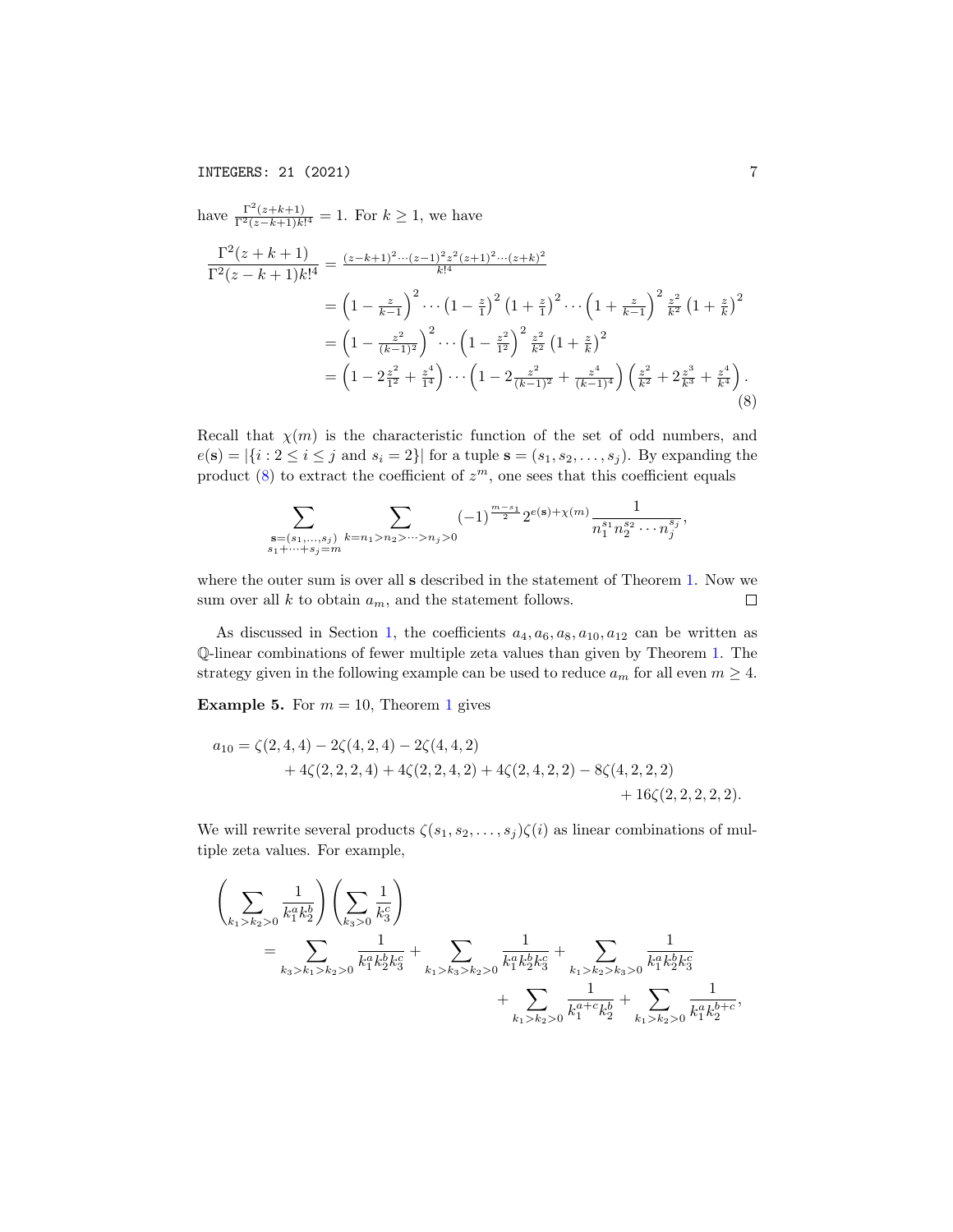so that

$$
\zeta(a, b)\zeta(c) = \zeta(c, a, b) + \zeta(a, c, b) + \zeta(a, b, c) + \zeta(a + c, b) + \zeta(a, b + c).
$$
 (9)

As in the derivation of Equation [\(9\)](#page-7-1), we have  $\zeta(a)\zeta(b) = \zeta(a,b) + \zeta(b,a) + \zeta(a+b)$ .

We first express  $-2\zeta(4, 2, 4) - 2\zeta(4, 4, 2)$  in terms of  $\zeta(2, 4, 4)$  and  $\zeta(10)$ . By [\(9\)](#page-7-1) we have

<span id="page-7-1"></span>
$$
\zeta(4,4)\zeta(2) = \zeta(2,4,4) + \zeta(4,2,4) + \zeta(4,4,2) + \zeta(6,4) + \zeta(4,6).
$$

The relations  $\zeta(4)\zeta(4) = 2\zeta(4,4) + \zeta(8)$  and  $\zeta(4)\zeta(6) = \zeta(4,6) + \zeta(6,4) + \zeta(10)$  allow us to write

$$
-2\zeta(4,2,4) - 2\zeta(4,4,2) = 2\zeta(2,4,4) + 2\zeta(4)\zeta(6) - 2\zeta(10) - \zeta(4)^2\zeta(2) + \zeta(8)\zeta(2)
$$
  
= 2\zeta(2,4,4) -  $\frac{3}{40}\zeta(10)$ 

using  $\zeta(2) = \frac{\pi^2}{6}$  $\frac{\pi^2}{6}$ ,  $\zeta(4) = \frac{\pi^4}{90}$ ,  $\zeta(6) = \frac{\pi^6}{945}$ ,  $\zeta(8) = \frac{\pi^8}{9450}$ , and  $\zeta(10) = \frac{\pi^{10}}{93555}$ . Next we rewrite  $4\zeta(2, 2, 2, 4) + 4\zeta(2, 2, 4, 2) + 4\zeta(2, 4, 2, 2).$ 

For this we use

$$
\zeta(2,2,2)\zeta(4) - \zeta(2,2,2,4) - \zeta(2,2,4,2) - \zeta(2,4,2,2) - \zeta(4,2,2,2)
$$
  
=  $\zeta(2,2,6) + \zeta(2,6,2) + \zeta(6,2,2)$   
=  $\zeta(2,2)\zeta(6) - (\zeta(8,2) + \zeta(2,8))$   
=  $\zeta(2,2)\zeta(6) - (\zeta(2)\zeta(8) - \zeta(10)).$ 

Therefore  $4\zeta(2, 2, 2, 4) + 4\zeta(2, 2, 4, 2) + 4\zeta(2, 4, 2, 2)$  can be written using  $\zeta(2, 2)\zeta(6)$ ,  $\zeta(2, 2, 2)\zeta(4), \zeta(4, 2, 2, 2),$  and  $\zeta(10)$ . Finally, we use

$$
\zeta(\underbrace{2,\ldots,2}_{j}) = \frac{\pi^{2j}}{(2j+1)!}
$$

(see for example [\[8\]](#page-14-11)) to write  $\zeta(2, 2), \zeta(2, 2, 2),$  and  $\zeta(2, 2, 2, 2, 2)$ . Consolidating these results, we obtain

$$
a_{10} = \frac{7}{8}\zeta(10) + 3\zeta(2,4,4) - 12\zeta(4,2,2,2).
$$

## <span id="page-7-0"></span>3. Lucas Congruences Modulo  $p^2$

Gessel [\[6\]](#page-14-1) proved three theorems on congruences for  $A(n)$  where  $n \geq 0$ . In this section we generalize these theorems to  $n \in \mathbb{Z}$ , making substantial use of the reflection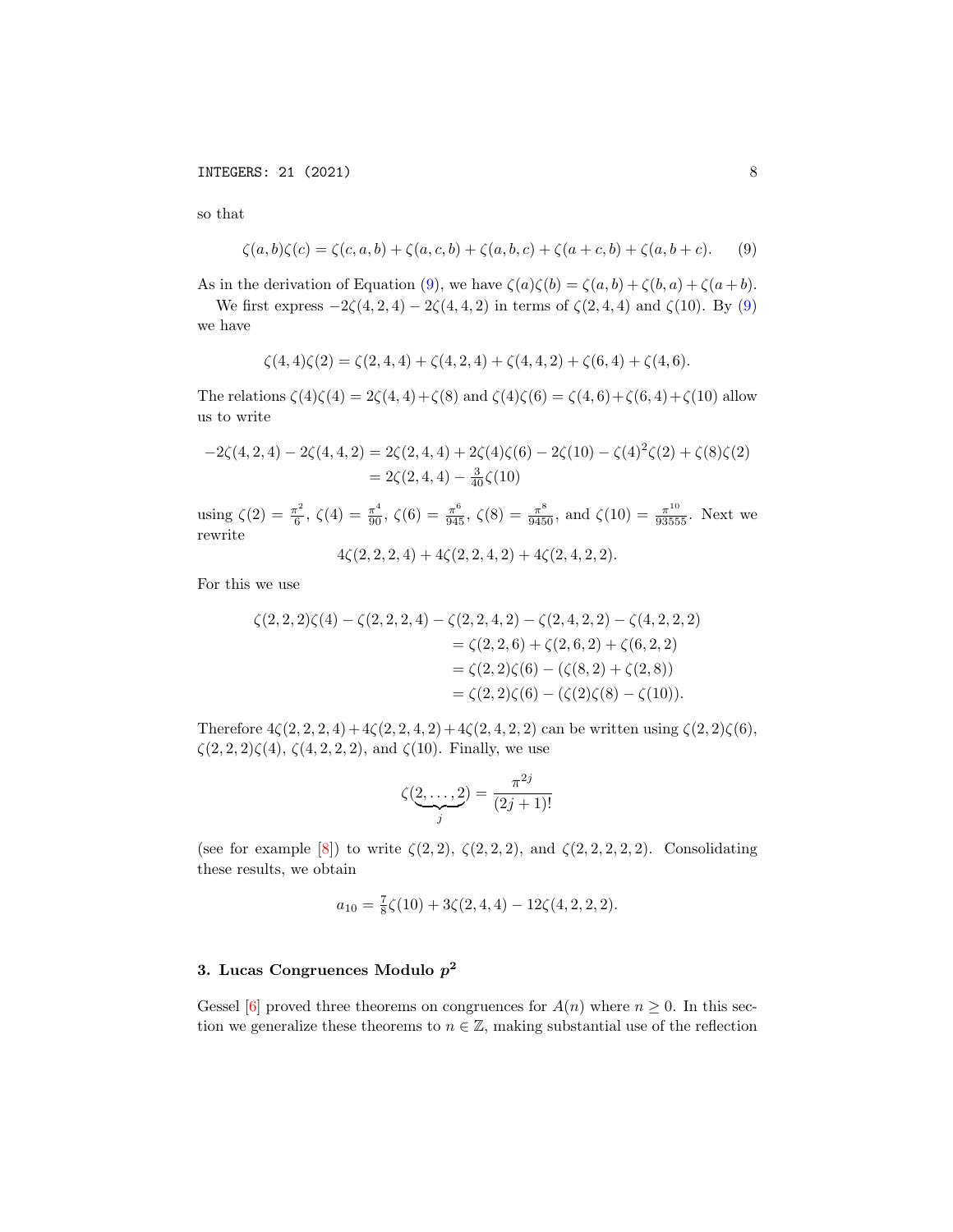formula  $A(-1-z) = A(z)$  from Proposition [3.](#page-4-1) We simplify one of the arguments by using the fact that we can differentiate  $A(z)$ . We then use these congruences to prove Theorem [2.](#page-3-1)

First we generalize Gessel's result that the Apéry numbers satisfy a Lucas congruence modulo  $p \, \vert 6$ , Theorem 1.

<span id="page-8-1"></span>**Theorem 6.** Let p be a prime. For all  $d \in \{0, 1, \ldots, p-1\}$  and for all  $n \in \mathbb{Z}$ , we have  $A(d + pn) \equiv A(d)A(n) \mod p$ .

*Proof.* Gessel proved the statement for  $n \geq 0$ . Let  $n \leq -1$ . By Proposition [3,](#page-4-1)

$$
A(d + pn) = A(-1 - (d + pn))
$$
  
=  $A((p - 1 - d) + p(-1 - n))$   
 $\equiv A(p - 1 - d)A(-1 - n) \mod p$   
=  $A(p - 1 - d)A(n)$ .

Malik and Straub [\[9,](#page-14-12) Lemma 6.2] proved that  $A(p-1-d) \equiv A(d) \mod p$ , which completes the proof.  $\Box$ 

Next we generalize Gessel's congruence for  $A(pn)$  modulo  $p^3$  for  $p \geq 5$  and variants for  $p = 2$  and  $p = 3$  [\[6,](#page-14-1) Theorem 3].

<span id="page-8-0"></span>**Theorem 7.** For all  $n \in \mathbb{Z}$ ,

- $A(n) \equiv 5^n \mod 8$  for all  $n \ge 0$  and  $A(n) \equiv 5^{n+1} \mod 8$  for all  $n \le -1$ ,
- $A(d+3n) \equiv A(d)A(n) \mod 9$  for all  $d \in \{0, 1, 2\}$ , and
- $A(pn) \equiv A(n) \equiv A(pn + p 1) \mod p^3$  for all primes  $p \ge 5$ .

A special case of a theorem of Straub [\[13,](#page-14-3) Theorem 1.2] shows that  $A(pn) \equiv A(n)$ mod  $p^3$  for all  $n \in \mathbb{Z}$  and all primes  $p \geq 5$ . We prove this result another way, using an approach similar to Gessel's.

*Proof of Theorem [7.](#page-8-0)* Gessel proved  $A(n) \equiv 5^n \mod 8$  for all  $n \ge 0$ . For  $n \le -1$ , we use Proposition [3](#page-4-1) to write

$$
A(n) = A(-1 - n) \equiv 5^{-1-n} \mod 8
$$

$$
\equiv 5^{1+n} \mod 8
$$

since  $5^{-1} \equiv 5 \mod 8$ .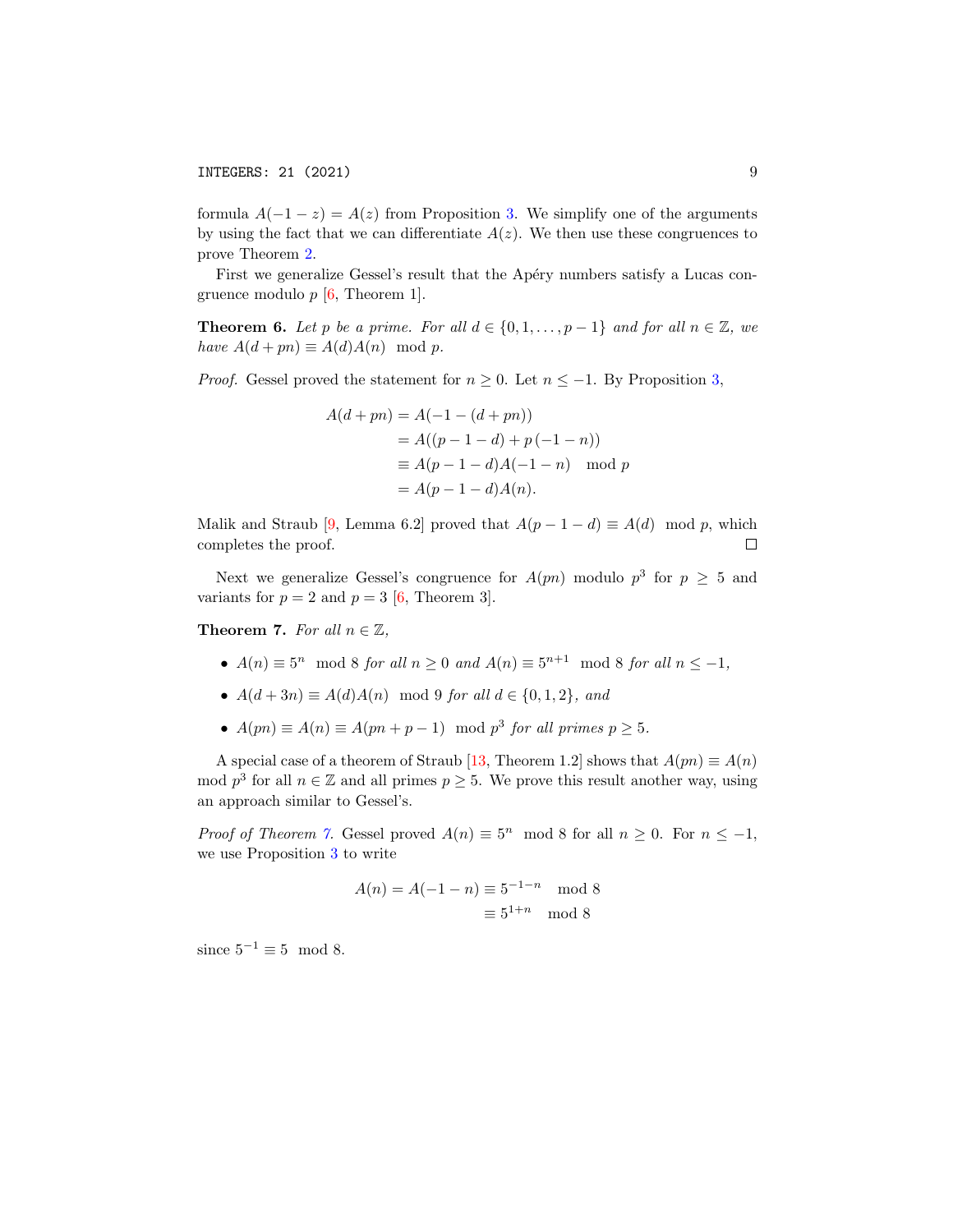For  $p = 3$ , the proof is similar to the proof of Theorem [6.](#page-8-1) Gessel proved the statement for  $n \geq 0$ , so for  $n \leq -1$  we have

$$
A(d+3n) = A(-1 - (d+3n))
$$
  
=  $A((2-d) + 3(-1-n))$   
 $\equiv A(2-d)A(-1-n) \mod 9$   
 $\equiv A(d)A(n) \mod 9$ 

since one checks that  $A(2 - d) \equiv A(d) \mod 9$ .

Let  $p \geq 5$ . Gessel proved  $A(pn) \equiv A(n) \mod p^3$  for all  $n \geq 0$ . We show  $A(pn+p-1) \equiv A(n) \mod p^3$  for all  $n \geq 0$ . We write

$$
A(pn+p-1) = \sum_{k=0}^{pn+p-1} {pn+p-1 \choose k}^2 {pn+p-1+k \choose k}^2
$$
  
= 
$$
\sum_{d=0}^{p-1} \sum_{m=0}^n {pn+p-1 \choose pm+d}^2 {p(n+m+1)+d-1 \choose pm+d}^2
$$
  
= 
$$
\sum_{d=0}^{p-1} \sum_{m=0}^n {pn+p-1 \choose pm+d}^2 \frac{p^2(n+1)^2}{(p(n+m+1)+d)^2} {p(n+m+1)+d \choose pm+d}^2
$$
  
= 
$$
S_0 + S_1
$$

where

$$
S_0 = \sum_{m=0}^{n} {pn + p - 1 \choose pm}^2 \frac{(n+1)^2}{(n+m+1)^2} {p(n+m+1) \choose pm}^2
$$

is the summand for  $d = 0$ , and

$$
S_1 = \sum_{d=1}^{p-1} \sum_{m=0}^{n} {pn + p - 1 \choose pm + d}^2 \frac{p^2(n+1)^2}{(p(n+m+1) + d)^2} {p(n+m+1) + d \choose pm + d}^2.
$$

For  $S_0$ , we have

$$
S_0 = \sum_{m=0}^n \frac{(pn+p-pm)^2}{(pn+p)^2} {pn+p \choose pm}^2 \frac{(n+1)^2}{(n+m+1)^2} {p(n+m+1) \choose pm}^2
$$
  
\n
$$
\equiv \sum_{m=0}^n \frac{(n-m+1)^2}{(n+m+1)^2} {n+1 \choose m}^2 {n+m+1 \choose m}^2 \mod p^3
$$
  
\n
$$
= \sum_{m=0}^n {n \choose m}^2 {n+m \choose m}^2
$$
  
\n
$$
= A(n)
$$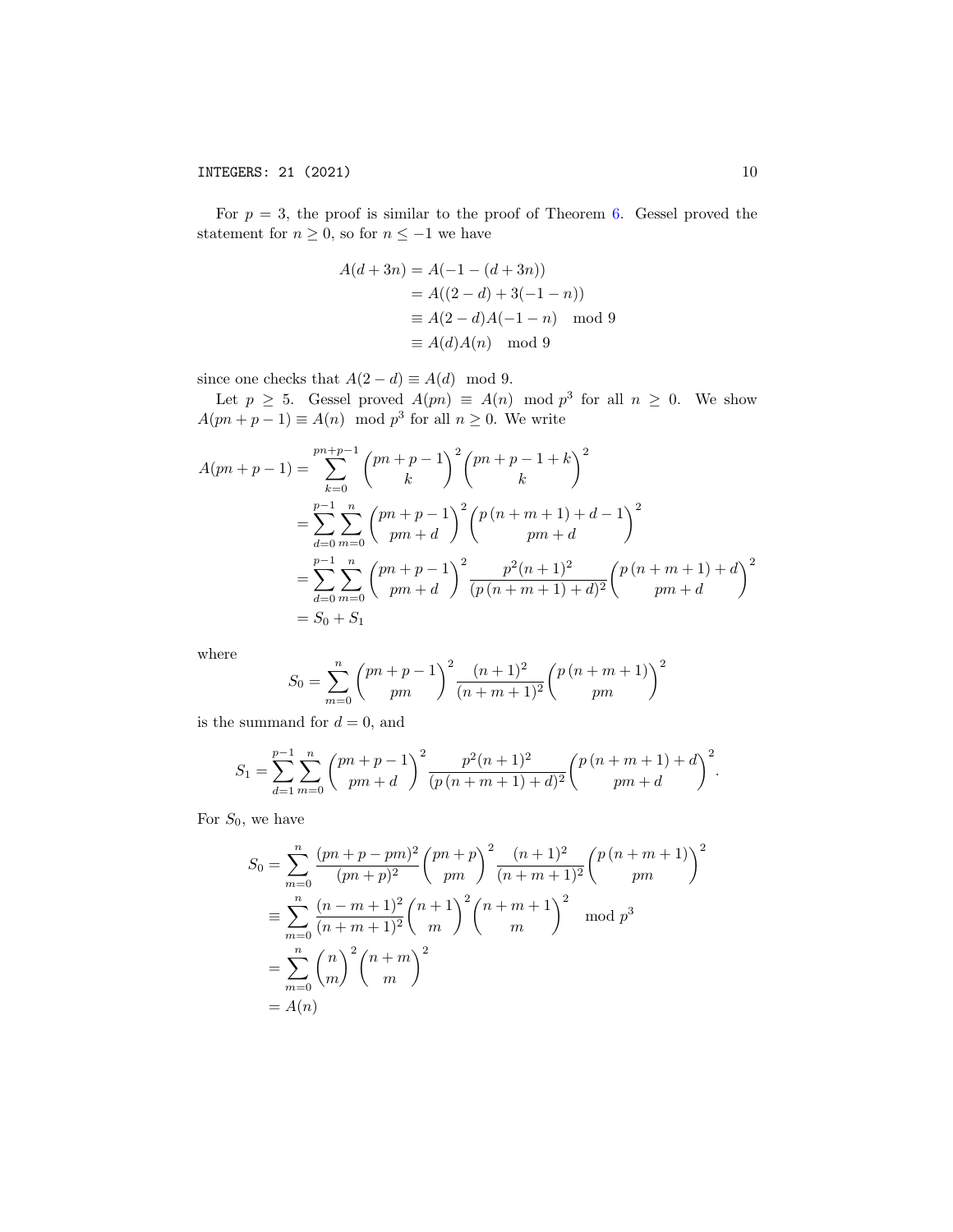by Jacobsthal's congruence  $\binom{pa}{pb} \equiv \binom{a}{b} \mod p^3$ , which holds for all primes  $p \ge 5$  [\[3\]](#page-14-13). For  $S_1$ , we have

$$
S_1 \equiv p^2 \sum_{d=1}^{p-1} \sum_{m=0}^n {pn + p - 1 \choose pm + d}^2 \frac{(n+1)^2}{d^2} {p(n+m+1) + d \choose pm + d}^2 \mod p^3
$$
  

$$
\equiv p^2 \sum_{d=1}^{p-1} \sum_{m=0}^n {p-1 \choose d}^2 {n \choose m}^2 \frac{(n+1)^2}{d^2} {d \choose d}^2 {n+m+1 \choose m}^2 \mod p^3
$$

by the Lucas congruence for binomial coefficients modulo p. Since

$$
\binom{p-1}{d} = \frac{(p-1)(p-2)\cdots(p-d)}{1\cdot 2\cdots d} \equiv \frac{(-1)(-2)\cdots(-d)}{1\cdot 2\cdots d} \equiv (-1)^d \mod p,
$$

we obtain

$$
S_1 \equiv p^2 \left( \sum_{d=1}^{p-1} \frac{1}{d^2} \right) \sum_{m=0}^{n} {n \choose m}^2 (n+1)^2 {n+m+1 \choose m}^2 \mod p^3
$$
  
\n
$$
\equiv 0 \mod p^3
$$

since  $\sum_{d=1}^{p-1} \frac{1}{d^2} \equiv 0 \mod p$ , as established by Wolstenholme [\[14\]](#page-14-14). Therefore  $A(pn + 1)$  $p-1$ ) =  $S_0 + S_1 \equiv A(n) \mod p^3$ . Now for  $n \leq -1$  we have

$$
A(pn) = A(-1 - pn)
$$
  
=  $A((p - 1) + p(-1 - n))$   
 $\equiv A(-1 - n) \mod p^3$   
=  $A(n)$ 

and

$$
A(pn + p - 1) = A(-1 - (pn + p - 1))
$$
  
=  $A(p(-1 - n))$   
 $\equiv A(-1 - n) \mod p^3$   
=  $A(n)$ .

Finally, we generalize Gessel's congruence for  $A(d+pn)$  modulo  $p^2$  [\[6,](#page-14-1) Theorem 4]. Recall that  $A'(n)$  is given by Equation [\(3\)](#page-1-1). Since  $A'(n) \in \mathbb{Q}$  for every  $n \geq 0$ , it follows that if the denominator of  $A'(n)$  is not divisible by p then we can interpret  $A'(n)$  modulo  $p^2$ .

<span id="page-10-0"></span>**Theorem 8.** Let p be a prime, and let  $d \in \{0, 1, \ldots, p-1\}$ . The denominator of  $A'(d)$  is not divisible by p. Moreover, for all  $n \in \mathbb{Z}$ ,

$$
A(d+pn) \equiv (A(d) + pnA'(d)) A(n) \mod p^2.
$$
 (10)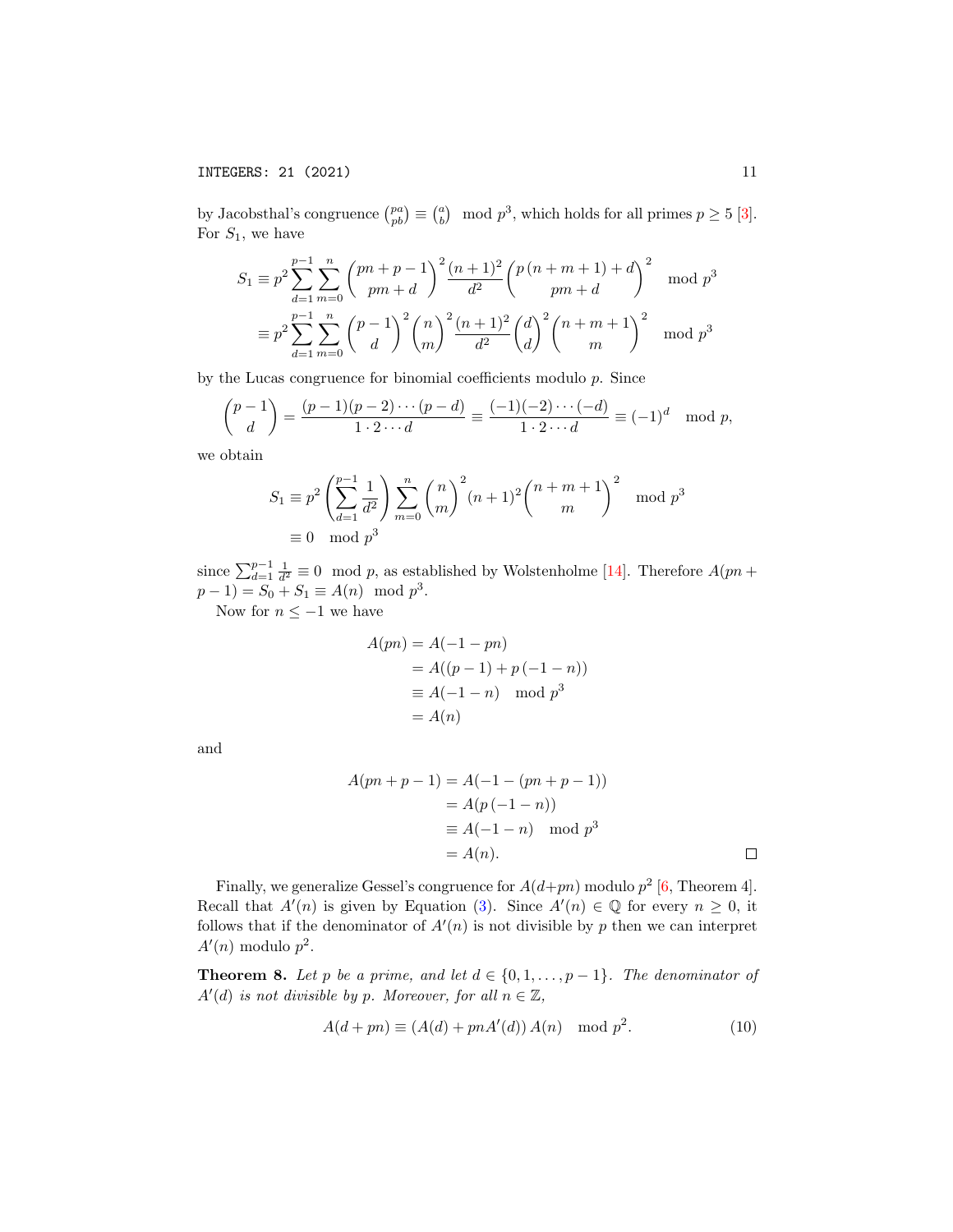*Proof.* Gessel proved the statement for  $n \geq 0$ . The same approach allows us to prove the general case.

Fix  $n \in \mathbb{Z}$ . For each  $d \in \{0, 1, \ldots, p-1\}$ , define  $c_d \in \{0, 1, \ldots, p-1\}$  such that  $A(d + pn) \equiv A(d)A(n) + pc_d \mod p^2$ ; this can be done by Theorem [6.](#page-8-1) Let  $c_{-1} = 0$ . (The value of  $c_{-1}$  does not actually matter, since it will be multiplied by 0.) We show that  $(c_d)_{0 \le d \le p-1}$  and  $(nA'(d)A(n))_{0 \le d \le p-1}$  satisfy the same recurrence and initial conditions modulo p; this will imply  $c_d \equiv nA'(d)A(n) \mod p$ . Theorem [7](#page-8-0) implies that  $A(pn) \equiv A(n) \mod p^2$ , so  $c_0 = 0$ . Since  $A'(0) = 0$ , the initial conditions are equal.

Let  $d \in \{1, 2, \ldots, p-1\}$ . Write Equation [\(1\)](#page-0-0) as

<span id="page-11-0"></span>
$$
\sum_{i=0}^{2} r_i(n)A(n-i) = 0,
$$
\n(11)

where each  $r_i(n)$  is a polynomial in n with integer coefficients. Note that Equa-tion [\(11\)](#page-11-0) holds for all  $n \in \mathbb{Z}$ . Substituting  $d + pn$  for n in Equation (11) gives

$$
\sum_{i=0}^{2} r_i (d + pn) A(d - i + pn) = 0.
$$

If  $d-i = -1$  then  $r_i(d+pn) = r_2(1+pn) = (pn)^3 \equiv 0 \mod p^2$ , hence the arbitrary value of  $c_{-1}$ . Therefore, using the Taylor expansion of  $r_i(n)$ , we have

$$
\sum_{i=0}^{2} (r_i(d) + pn r'_i(d)) (A(d-i)A(n) + pc_{d-i}) \equiv 0 \mod p^2.
$$

Since  $\sum_{i=0}^{2} r_i(d)A(d-i) = 0$ , expanding and dividing by p gives

$$
\sum_{i=0}^{2} (r_i(d)c_{d-i} + nr'_i(d)A(d-i)A(n)) \equiv 0 \mod p.
$$

This gives a recurrence satisfied by  $(c_d)_{0 \leq d \leq p-1}$  that can be used to compute  $c_1, c_2, \ldots, c_{p-1}$  since  $r_0(d) = d^3 \not\equiv 0 \mod p$ .

To obtain a recurrence for  $(nA'(d)A(n))_{0 \leq d \leq p-1}$ , we differentiate Equation [\(5\)](#page-1-2) to obtain

$$
\sum_{i=0}^{2} (r_i(d)A'(d-i) + r'_i(d)A(d-i)) = 0.
$$

Since  $A'(0)$  and  $A'(1)$  are integers and  $r_0(d) \neq 0 \mod p$ , the denominator of  $A'(d)$ is not divisible by p. By multiplying by  $nA(n)$ , we obtain

$$
\sum_{i=0}^{2} (r_i(d)nA'(d-i)A(n) + nr'_i(d)A(d-i)A(n)) = 0.
$$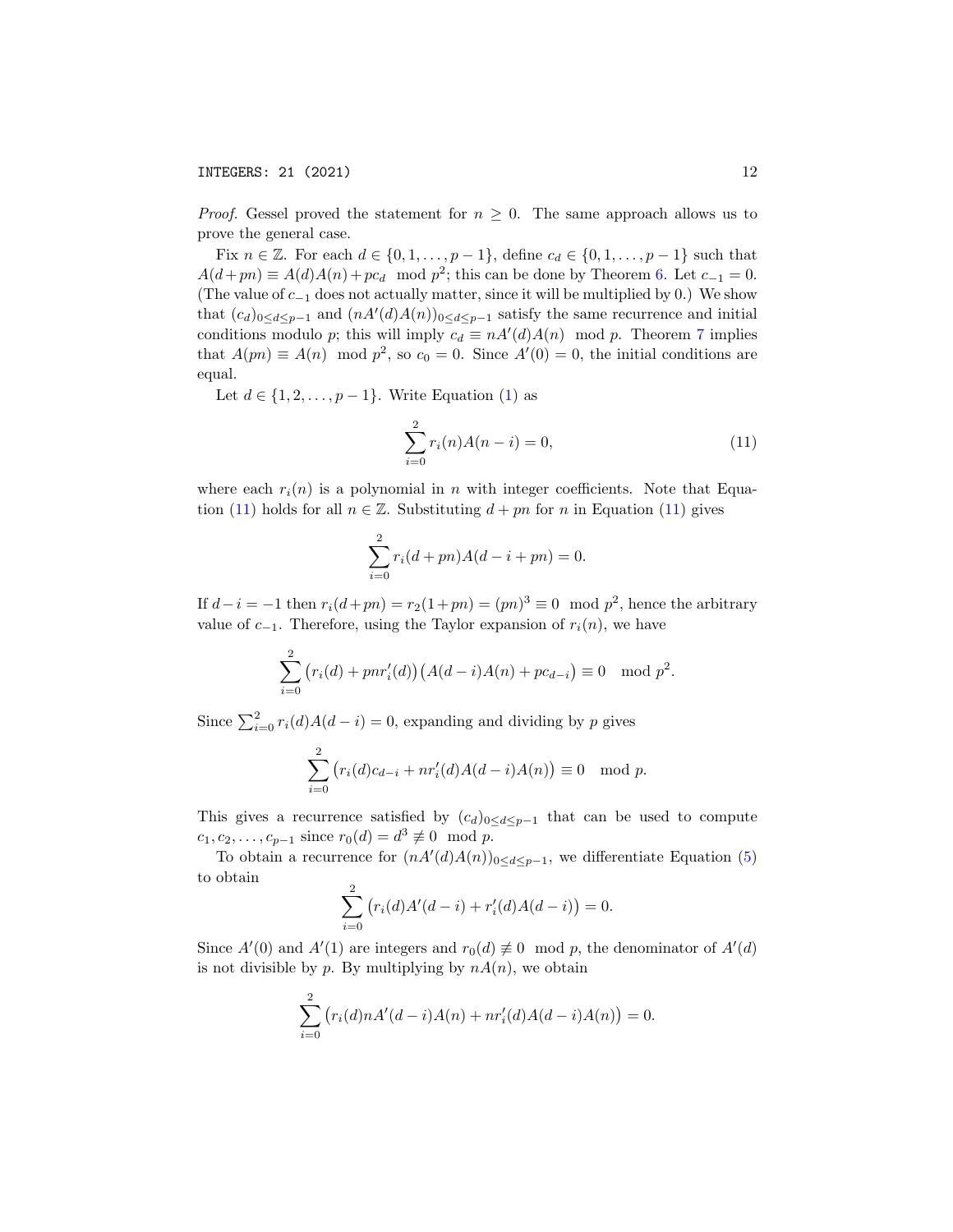By subtracting this from the recurrence for  $(c_d)_{0 \leq d \leq p-1}$ , we see that

$$
\sum_{i=0}^{2} r_i(d) (c_{d-i} - nA'(d-i)A(n)) \equiv 0 \mod p.
$$

Since  $r_0(d) \not\equiv 0 \mod p$ , it follows that  $c_d \equiv nA'(d)A(n) \mod p$  for all  $d \in \{0, 1, \ldots, p-\}$ 1}.  $\Box$ 

In the case  $p = 3$ , Theorem [8](#page-10-0) gives a second proof of the congruence  $A(d+3n) \equiv$  $A(d)A(n) \mod 9$  from Theorem [7,](#page-8-0) since  $A'(0) \equiv A'(1) \equiv A'(2) \equiv 0 \mod 3$ . For larger primes, in general  $A(d + pn) \neq A(d)A(n) \mod p^2$ . However, if we restrict to certain sets of base-p digits, then we do obtain congruences that hold modulo  $p^2$ . For example, if  $d \in \{0, 2, 4\}$ , then

$$
A(d+5n) \equiv A(d)A(n) \mod 25.
$$

This was proven by the authors [\[12\]](#page-14-15) by computing an automaton for  $A(n)$  mod 25. Since  $A(0) \equiv 1 \equiv A(4) \mod 25$  and  $A(2) \equiv 23 \mod 25$ , this implies  $A(n) \equiv 23^{e_2(n)}$ mod 25 for all  $n \geq 0$  whose base-5 digits belong to  $\{0, 2, 4\}$ , where  $e_2(n)$  is the number of 2s in the base-5 representation of n. Theorem [2,](#page-3-1) reformulated as the following theorem, generalizes this result to other primes.

We say that the set  $D \subseteq \{0, 1, \ldots, p-1\}$  supports a *Lucas congruence* for the sequence  $s(n)_{n\in\mathbb{Z}}$  modulo  $p^{\alpha}$  if  $s(d+pn) \equiv s(d)s(n) \mod p^{\alpha}$  for all  $d \in D$  and for all  $n \in \mathbb{Z}$ . As mentioned in the proof of Theorem [6,](#page-8-1) Malik and Straub [\[9,](#page-14-12) Lemma 6.2] proved that  $A(d) \equiv A(p-1-d) \mod p$  for each  $d \in \{0,1,\ldots,p-1\}$ . Let  $D(p)$  be the set of base-p digits for which this congruence holds modulo  $p^2$ ; that is,

$$
D(p) = \{d \in \{0, 1, \dots, p-1\} : A(d) \equiv A(p-1-d) \mod p^2\}.
$$

**Theorem 9.** The set  $D(p)$  is the maximum set of digits that supports a Lucas congruence for the Apéry numbers modulo  $p^2$ .

*Proof.* Let  $d \in D(p)$ , so that  $A(d) \equiv A(p-1-d) \mod p^2$ . Letting  $n = -1$  in Theorem [8](#page-10-0) gives  $A(d-p) \equiv A(d) - pA'(d) \mod p^2$ . Applying Proposition [3,](#page-4-1) we find

$$
pA'(d) \equiv A(d) - A(d - p) \mod p^2
$$

$$
= A(d) - A(p - 1 - d)
$$

$$
\equiv 0 \mod p^2.
$$

Therefore it follows from Theorem [8](#page-10-0) that, for all  $n \in \mathbb{Z}$ ,

$$
A(d + pn) \equiv (A(d) + pnA'(d)) A(n) \mod p^2
$$
  

$$
\equiv A(d)A(n) \mod p^2.
$$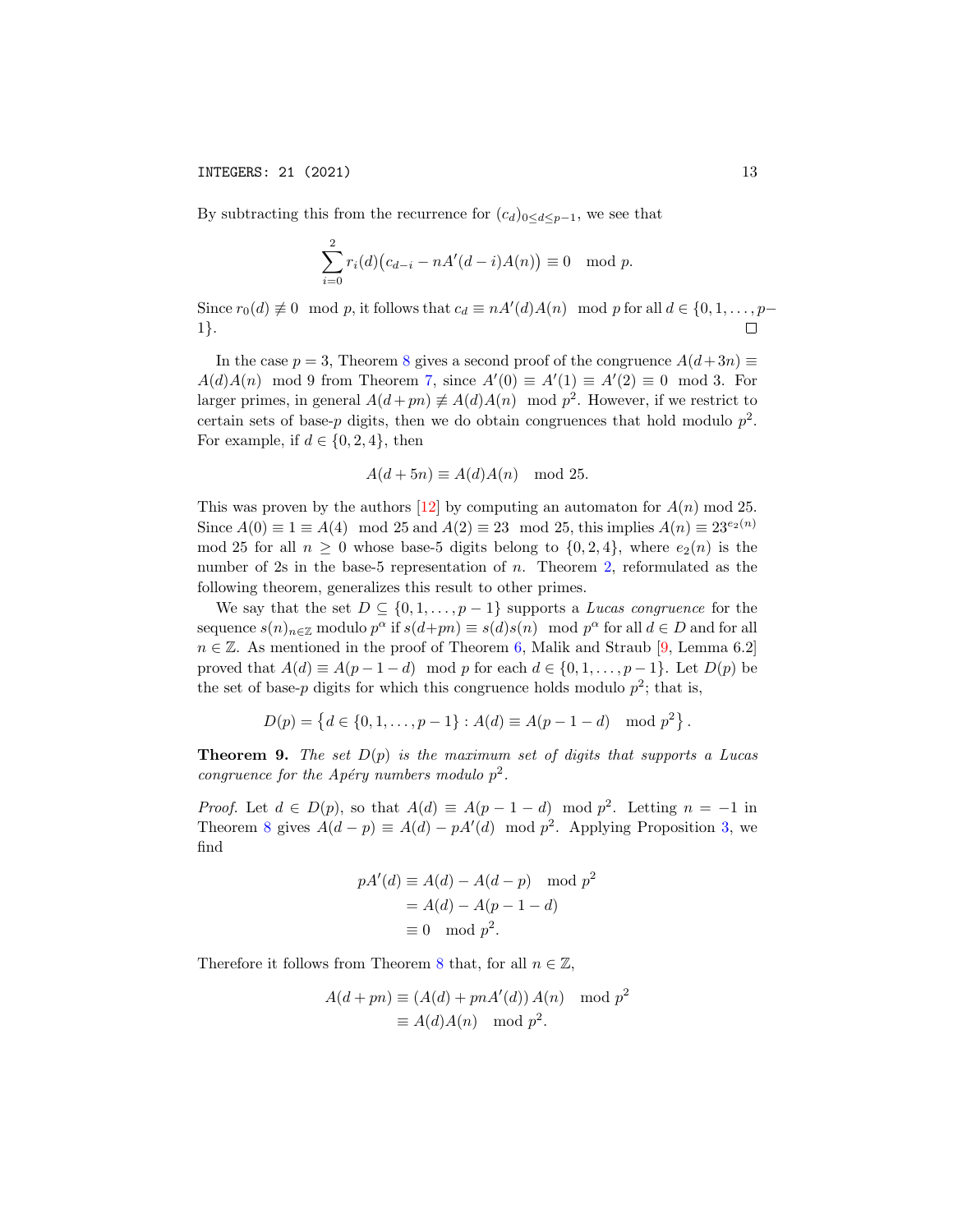Therefore  $D(p)$  supports a Lucas congruence for the Apéry numbers modulo  $p^2$ .

To see that  $D(p)$  is the maximum such set, assume  $A(d + pn) \equiv A(d)A(n)$ mod  $p^2$  for all  $n \in \mathbb{Z}$ . Then

$$
(A(d) + pnA'(d)) A(n) \equiv A(d + pn) \mod p^2
$$
  

$$
\equiv A(d)A(n) \mod p^2,
$$

and it follows that  $p n A'(d) A(n) \equiv 0 \mod p^2$  for all  $n \in \mathbb{Z}$ . Therefore  $A(d) - A(p 1 - d = A(d) - A(d - p) \equiv pA'(d) \equiv 0 \mod p^2$ .  $\Box$ 

As a special case, we obtain the following congruence, since  $\{0, p-1\} \subseteq D(p)$  by Theorem [7,](#page-8-0) and  $A(0) = 1 \equiv A(p-1) \mod p^2$ .

Corollary 10. Let  $p \neq 2$  and  $n \geq 0$ . If the base-p digits of n all belong to  $\{0, \frac{p-1}{2}, p-1\}$ , then  $A(n) \equiv A(\frac{p-1}{2})^{e(n)} \mod p^2$  where  $e(n)$  is the number of occurrences of the digit  $\frac{p-1}{2}$ .

These are the first several primes with digit sets  $D(p)$  containing at least 4 digits:

| $\boldsymbol{p}$ | D(p)                                     |
|------------------|------------------------------------------|
| 7                | $\{0, 2, 3, 4, 6\}$                      |
| 23               | $\{0, 7, 11, 15, 22\}$                   |
| 43               | $\{0, 5, 18, 21, 24, 37, 42\}$           |
| 59               | $\{0, 6, 29, 52, 58\}$                   |
| 79               | $\{0, 18, 39, 60, 78\}$                  |
| 103              | $\{0, 17, 51, 85, 102\}$                 |
| 107              | $\{0, 14, 21, 47, 53, 59, 85, 92, 106\}$ |
| 127              | $\{0, 17, 63, 109, 126\}$                |
| 131              | $\{0, 62, 65, 68, 130\}$                 |
| 139              | $\{0, 68, 69, 70, 138\}$                 |
| 151              | $\{0, 19, 75, 131, 150\}$                |
| 167              | $\{0, 35, 64, 83, 102, 131, 166\}$       |

A natural question, which we do not address here, is the following. How big can  $|D(p)|$  be, as a function of p?

Theorem [7](#page-8-0) implies the following Lucas congruence modulo  $p^3$ .

**Theorem 11.** Let  $p \ge 5$  and  $n \ge 0$ . If the base-p digits of n all belong to  $\{0, p-1\}$ , then  $A(n) \equiv 1 \mod p^3$ .

Experiments do not suggest the existence of any additional Lucas congruences for the Apéry numbers modulo  $p^3$ . We leave this as open question.

Acknowledgement. We thank Manon Stipulanti for productive discussions.